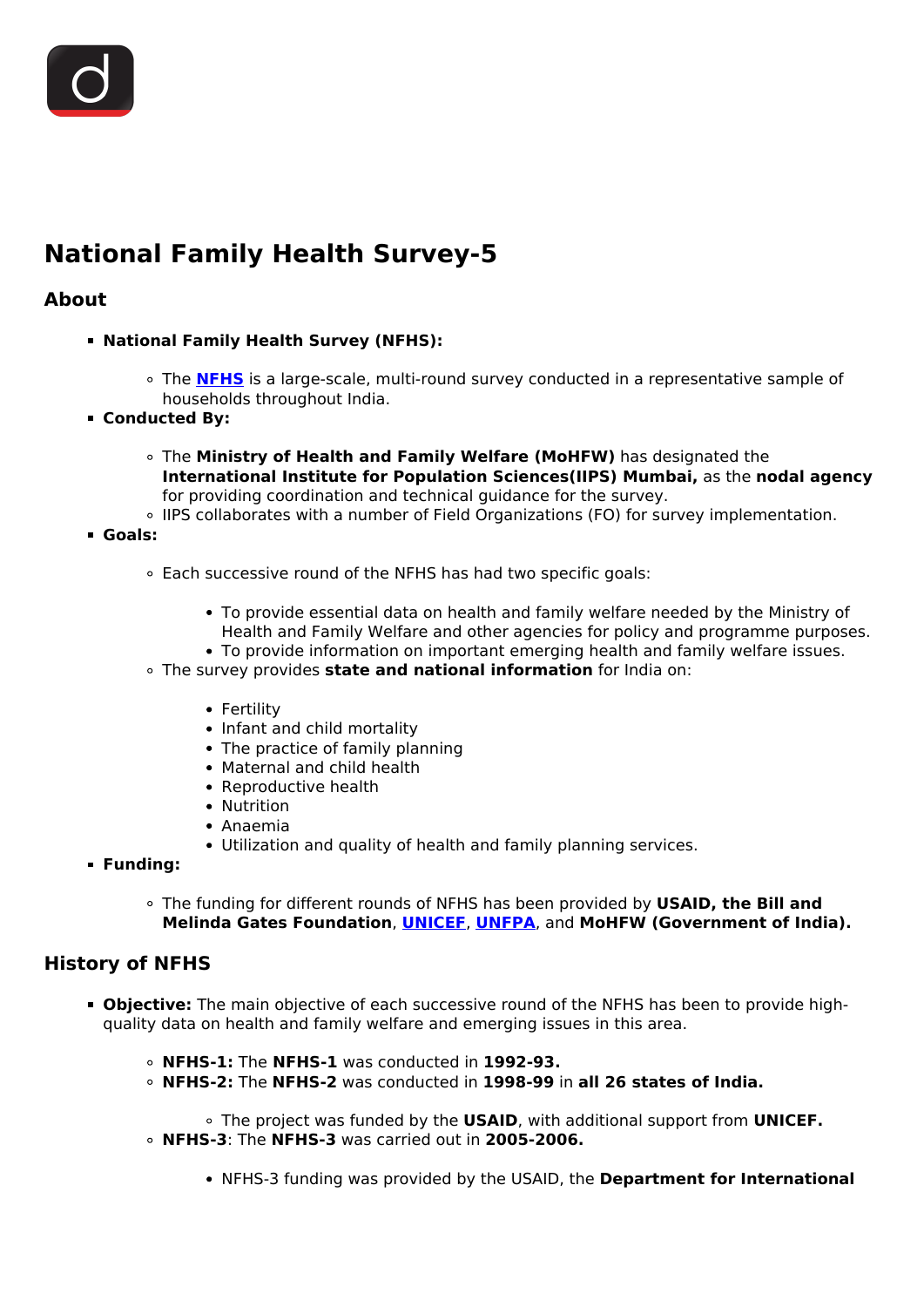**Development** (UK), **the Bill and Melinda Gates Foundation, UNICEF, UNFPA,** and the **Government of India.**

- **NFHS-4:** The **NFHS-4** in **2014-2015.**
	- In addition to the **29 states,** NFHS-4 **included all six union territories** for the first time and provided estimates of most indicators at the district level for all **640 districts in the country** as per the **2011 census.**
	- The survey covered a range of health-related issues, including fertility, infant and child mortality, maternal and child health, perinatal mortality, adolescent reproductive health, high-risk sexual behaviour, safe injections, tuberculosis, and malaria, non-communicable diseases, domestic violence, HIV knowledge, and attitudes toward people living with HIV.

## **National Family Health Survey-5**

- The NFHS-5 has captured the data during 2019-20 and has been conducted in around 6.1 lakh households.
	- Many indicators of NFHS-5 are similar to those of NFHS-4, carried out in 2015-16 to make possible comparisons over time.
	- Phase 2 of the survey (covering remaining states) was delayed due to the **[Covid-19](/daily-updates/daily-news-analysis/covid-19-now-pandemic-who) [pandemic](/daily-updates/daily-news-analysis/covid-19-now-pandemic-who)** and its results were released in September 2021.
- NFHS-5 data will be useful in setting benchmarks and examining the progress the health sector has made over time.
	- Besides providing evidence for the effectiveness of ongoing programmes, the data from NFHS-5 help in identifying the need for new programmes with an area specific focus and identifying groups that are most in need of essential services.
	- It provides an indicator for tracking 30 **[Sustainable Development Goals \(SDGs\)](/to-the-points/paper3/sustainable-development-3)** that the country aims to achieve by 2030.
- NFHS-5 includes some new topics, such as **preschool education, disability, access to a toilet facility, death registration, bathing practices during menstruation**, and **methods and reasons for abortion.**
	- NFHS-5 includes new focal areas that will give requisite input for strengthening existing programmes and evolving new strategies for policy intervention. The areas are:
		- Expanded domains of child immunization
		- Components of micro-nutrients to children
		- Menstrual hygiene
		- Frequency of alcohol and tobacco use
		- Additional components of non-communicable diseases (NCDs)
		- Expanded age ranges for measuring hypertension and diabetes among all aged 15 years and above.
- In 2019, for the first time, the NFHS-5 sought details on the percentage of women and men who have ever used the Internet.

## **Key Findings of NFHS-5**

- **Sex Ratio**: NFHS-5 data shows that there were 1,020 women for 1000 men in the country in 2019-2021.
	- This is the highest sex ratio for any NFHS survey as well as since the first modern synchronous census conducted in 1881.
	- In the 2005-06 NFHS, the sex ratio was 1,000 or women and men were equal in number.
- **Sex Ratio at Birth:** For the first time in India, between 2019-21, there were 1,020 adult women per 1,000 men.
	- However, the data shall not undermine the fact that India still has a sex ratio at birth (SRB)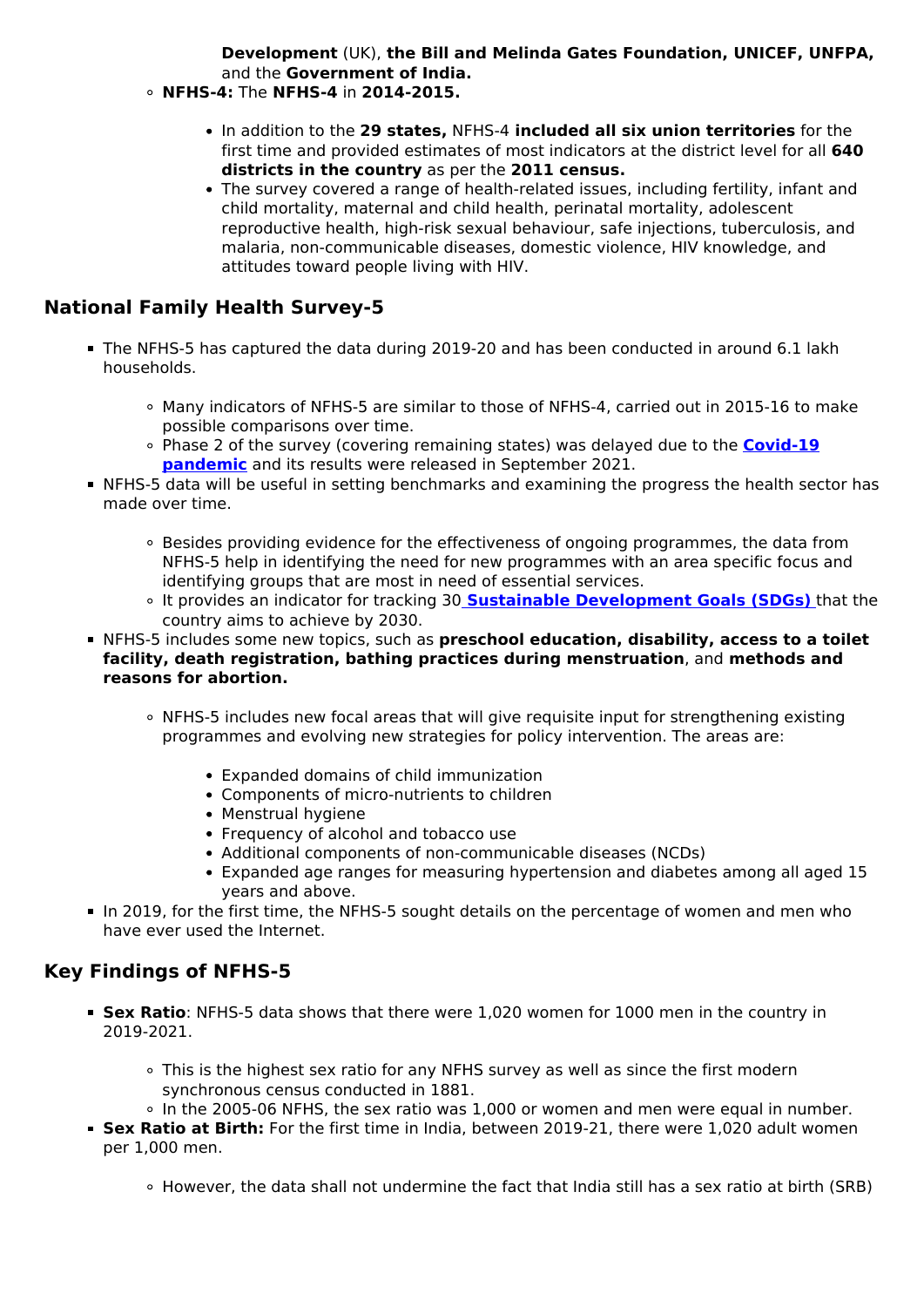more skewed towards boys than the natural SRB (which is 952 girls per 1000 boys).

- Uttar Pradesh, Haryana, Punjab, Rajasthan, Bihar, Delhi, Jharkhand, Andhra Pradesh, Tamil Nadu, Odisha, Maharashtra are the major states with low SRB.
- **Total Fertility Rate (TFR):** The TFR has also come down below the threshold at which the population is expected to replace itself from one generation to next.
	- TFR was 2 in 2019-2021, just below the replacement fertility rate of 2.1.
		- In rural areas, the TFR is still 2.1.
		- In urban areas, TFR had gone below the replacement fertility rate in the 2015-16 NFHS itself.
	- A decline in TFR, which implies that a lower number of children are being born, also entails that India's population would become older.
	- The survey shows that the share of under-15 population in the country has therefore further declined from 28.6% in 2015-16 to 26.5% in 2019-21.
- **Children's Nutrition**: Child Nutrition indicators show a slight improvement at all-India level as Stunting has declined from 38% to 36%, wasting from 21% to 19% and underweight from 36% to 32% at all India level.
	- In all phase-II States/UTs the situation has improved in respect of child nutrition but the change is not significant as drastic changes in respect of these indicators are unlikely in a short span period.
		- The share of overweight children has increased from 2.1% to 3.4%.
- **Anaemia:** The incidence of anaemia in under-5 children (from 58.6 to 67%), women (53.1 to 57%) and men (22.7 to 25%) has worsened in all States of India (20%-40% incidence is considered moderate).
	- Barring Kerala (at 39.4%), all States are in the "severe" category.
- **Immunization:** Full immunization drive among children aged 12-23 months has recorded substantial improvement from 62% to 76% at all-India level.
	- 11 out of 14 States/UTs have more than three-fourth of children aged 12-23 months with fully immunization and it is highest (90%) for Odisha.
- **Institutional Births:** Institutional births have increased substantially from 79% to 89% at all-India Level.
	- Institutional delivery is 100% in Puducherry and Tamil Nadu and more than 90% in 7 States/UTs out of 12 Phase II States/UTs.
	- Along with an increase in institutional births, there has also been a substantial increase in Csection deliveries in many States/UTs especially inprivate health facilities.
		- It calls into question unethical practices of private health providers who prioritise monetary gain over women's health and control over their bodies.
- **Family Planning:** Overall Contraceptive Prevalence Rate (CPR) has increased substantially from 54% to 67% at all-India level and in almost all Phase-II States/UTswith an exception of Punjab.
	- Use of modern methods of contraceptives has also increased in almost all States/UTs.
	- Unmet needs of family Planning have witnessed a significant decline from13% to 9% at all-India level and in most of the Phase-II States/UTs.
	- The unmet need for spacing which remained a major issue in India in the past has come down to less than 10% in all the States except Jharkhand (12%), Arunachal Pradesh (13%) and Uttar Pradesh(13%).
- **Breastfeeding to Children's:** Exclusive breastfeeding to children under age 6 months has shown an improvement in all-India level from 55% in 2015-16 to 64% in 2019-21. All the phase-II States/UTs are also showing considerable progress.
- **Women Empowerment:** Women's empowerment indicators portray considerable improvement at all India level and across all the phase-II States/UTs.